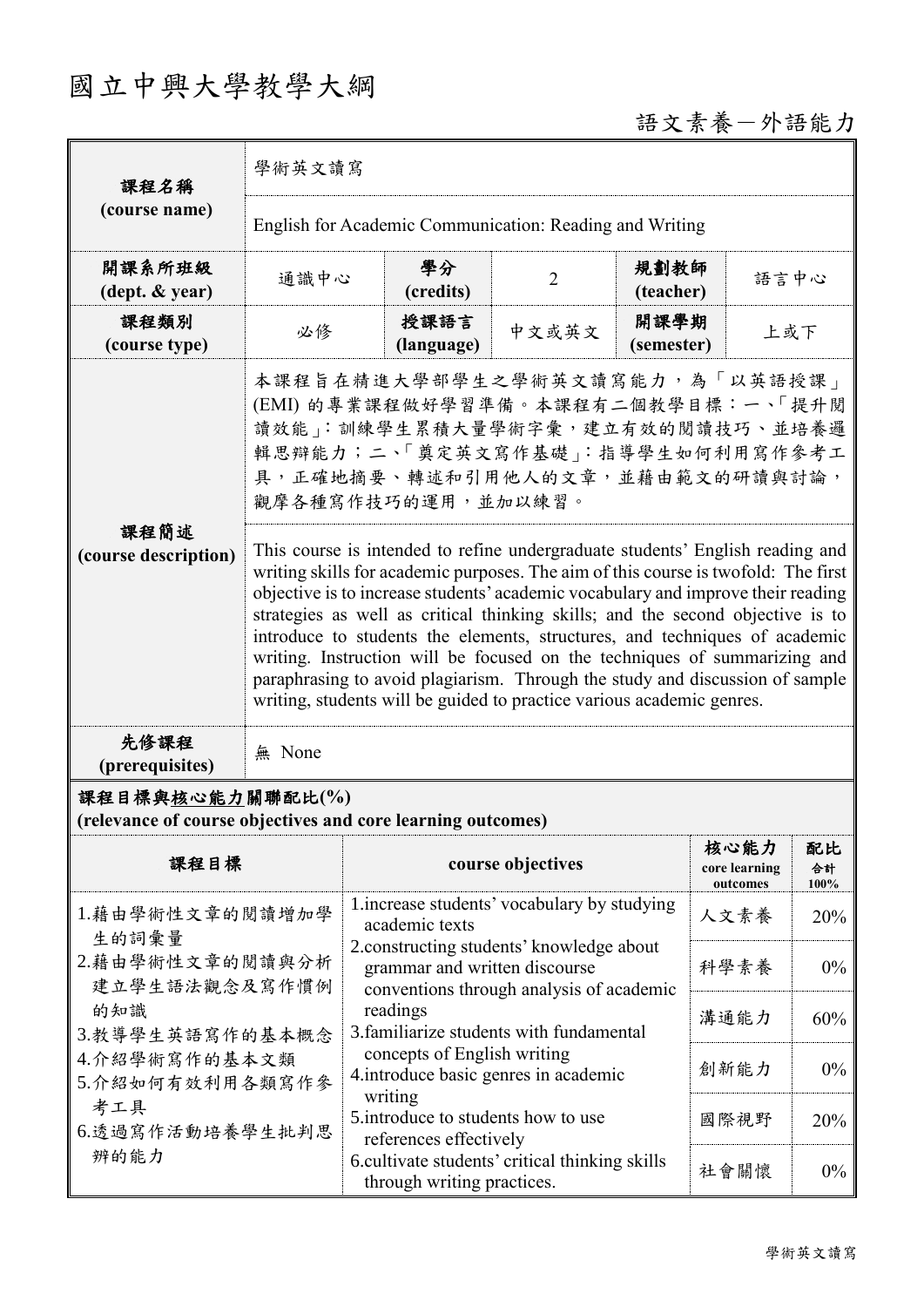#### 課程目標之教學方法與評量方法

**(teaching and assessment methods for course objectives)**

| 教學方法 (teaching methods)                       | 學習評量方式 (evaluation)                                                                                                                              |
|-----------------------------------------------|--------------------------------------------------------------------------------------------------------------------------------------------------|
| 講授 Lecturing<br>討論 Discussion<br>習作 Exercises | 讀寫作業 Reading/Writing Assignments 50%<br>期中考 Midterm Examination 20%<br>期末考 Final Examination 20%<br>出席與課堂參與 Attendance & Class Participation 10% |

#### 授課內容(單元名稱與內容、習作 **/** 考試進度、備註) **(course content and homework / tests schedule)**

- Week 1 Introduction to the course
- Week 2 Unit 1: Gathering (Identify well-formed arguments and their components)
- Week 3 Unit 1: Gathering (Notice different levels of formality and apply them to texts)
- Week 4 Unit 2: Games (Identity contrasts in the context of a report; recognize and infer references to things outside of texts)
- Week 5 Unit 2: Games (Explore techniques for finding topics)
- Week 6 Unit 3: Nostalgia (understand analogies; identify and assess sources of information)
- Week 7 Unit 3: Nostalgia (write and edit an examination essay)
- Week 8 Unit 4: Risk (Summarizing texts)
- Week 9 Unit 4: Risk (Assess arguments in texts)
- Week 10 Midterm Examination
- Week 11 Unit 5: Sprawl (Identify different perspectives in an academic text)
- Week 12 Unit5: Sprawl (Research and compose an argumentative essay)
- Week 13 Unit 8: Change (Identify theories and concepts; identify and infer criticism)
- Week 14 Unit 8: Change (Write a short report)
- Week 15 Unit 9: Flow (Identify links between ideas; identify logical fallacies)
- Week 16 Unit 9: Flow (Research and write a cause and effect essay)
- Week 17 Wrap up
- Week 18 Final Examination

#### 教科書與參考書目(書名、作者、書局、代理商、說明)

#### **(textbook & other references)**

#### ※教科書 textbook

1. *Skillful: Reading & Writing Level 4* (2nd edition). London: Macmillan Education.

#### ※參考書目 other references

- 1. *Reading and Vocabulary Development 3: Cause & Effect* (4<sup>th</sup> edition). (2.020). Boston: Cengage Company.
- 2. *Making Connections: Skills and Strategies for Academic Reading* (2<sup>nd</sup> edition). (2019). Cambridge University Press.
- *3. Prism Reading.* (2016). Cambridge University Press.
- 4. *Cambridge Academic English: An Integrated Skills Course for EAP.* (2012). Cambridge University Press.
- *5. Communicative Activities for EAP.* (2011). Cambridge University Press.
- *6. Academic Vocabulary in Use* (2nd edition)*.* (2016). Cambridge University Press.
- *7. Final Draft.* (2015). Cambridge University Press.
- *8. Academic Writing Skills.* (2013). Cambridge University Press.